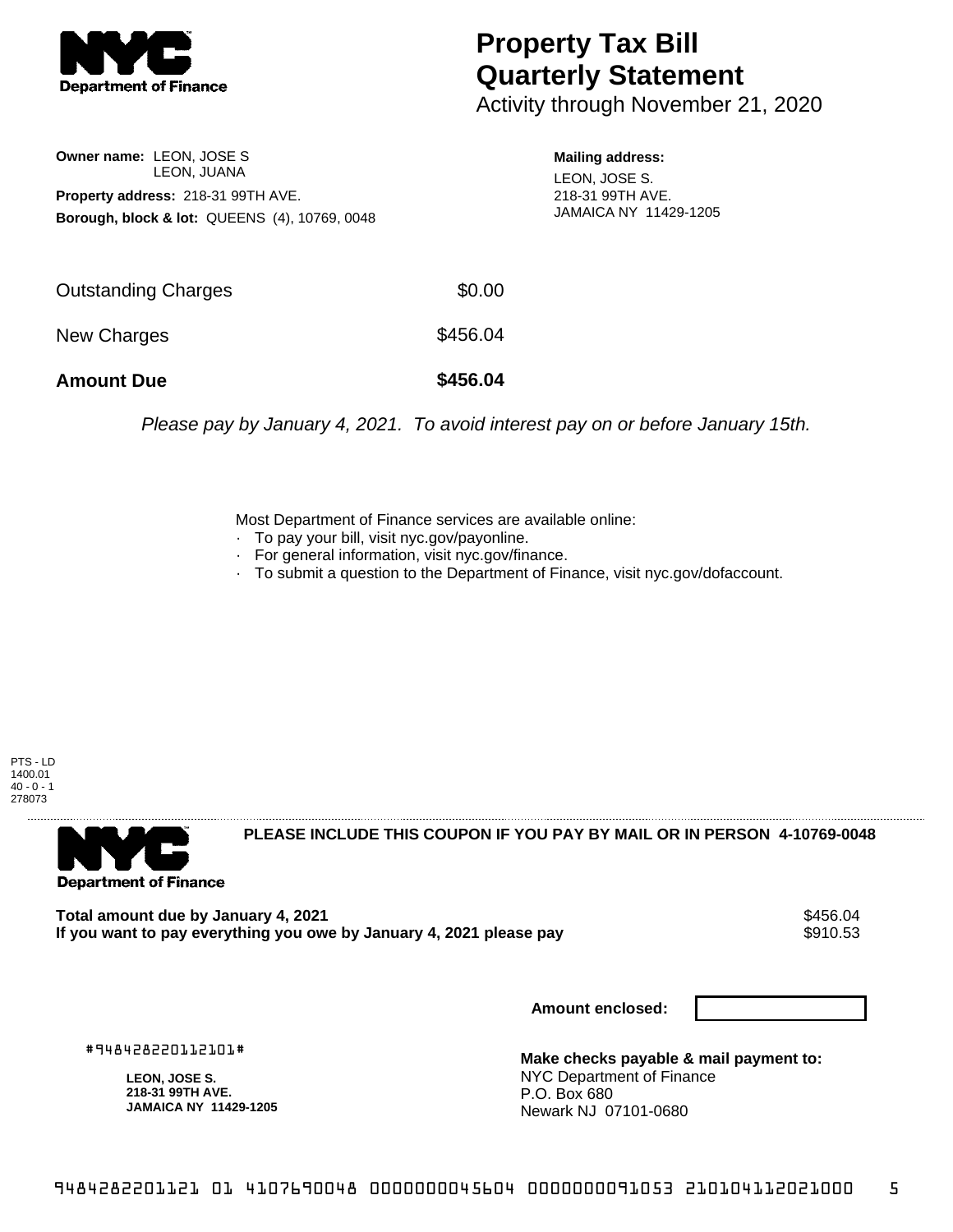

| <b>Billing Summary</b>                                                                                         | <b>Activity Date Due Date</b>           | Amount       |
|----------------------------------------------------------------------------------------------------------------|-----------------------------------------|--------------|
| Outstanding charges including interest and payments                                                            |                                         | \$0.00       |
| <b>Finance-Property Tax</b>                                                                                    | 01/01/2021                              | \$463.28     |
| <b>Adopted Tax Rate</b>                                                                                        |                                         | $$-7.24$     |
| <b>Total amount due</b>                                                                                        |                                         | \$456.04     |
| <b>Tax Year Charges Remaining</b>                                                                              | <b>Activity Date</b><br><b>Due Date</b> | Amount       |
| <b>Finance-Property Tax</b>                                                                                    | 04/01/2021                              | \$463.28     |
| Adopted Tax Rate                                                                                               |                                         | $$-7.24$     |
| Total tax year charges remaining                                                                               |                                         | \$456.04     |
| If you want to pay everything you owe by January 4, 2021 please pay                                            |                                         | \$910.53     |
| If you pay everything you owe by January 4, 2021, you would save:                                              |                                         | \$1.55       |
| How We Calculated Your Property Tax For July 1, 2020 Through June 30, 2021                                     |                                         |              |
|                                                                                                                | Overall                                 |              |
| Tax class 1 - Small Home, Less Than 4 Families                                                                 | <b>Tax Rate</b>                         |              |
| Original tax rate billed                                                                                       | 21.1670%                                |              |
| New Tax rate                                                                                                   | 21.0450%                                |              |
| <b>Estimated Market Value \$590,000</b>                                                                        |                                         |              |
|                                                                                                                |                                         | <b>Taxes</b> |
| <b>Billable Assessed Value</b>                                                                                 | \$23,736                                |              |
| Senior Citizen Homeowner                                                                                       | $-11,868.00$                            |              |
| <b>Taxable Value</b>                                                                                           | \$11,868 x 21.0450%                     |              |
| <b>Tax Before Abatements and STAR</b>                                                                          | \$2,497.64                              | \$2,497.64   |
| Enhanced Star - School Tax Relief                                                                              | $$-3,280.00$                            | $$-659.00**$ |
| Annual property tax                                                                                            |                                         | \$1,838.64   |
| Original property tax billed in June 2020                                                                      |                                         | \$1,853.12   |
| Change In Property Tax Bill Based On New Tax Rate                                                              |                                         | $$-14.48$    |
| ** This is your NYS STAR tax savings. For more information, please visit us at nyc.gov/finance or contact 311. |                                         |              |

Please call 311 to speak to a representative to make a property tax payment by telephone.

## **Home banking payment instructions:**

- 1. **Log** into your bank or online bill pay website.
- 2. **Add** the new payee: NYC DOF Property Tax. Enter your account number, which is your boro, block and lot, as it appears here: 4-10769-0048 . You may also need to enter the address for the Department of Finance. The address is P.O. Box 680, Newark NJ 07101-0680.
- 3. **Schedule** your online payment using your checking or savings account.

## **Did Your Mailing Address Change?**

If so, please visit us at **nyc.gov/changemailingaddress** or call **311.**

When you provide a check as payment, you authorize us either to use information from your check to make a one-time electronic fund transfer from your account or to process the payment as a check transaction.